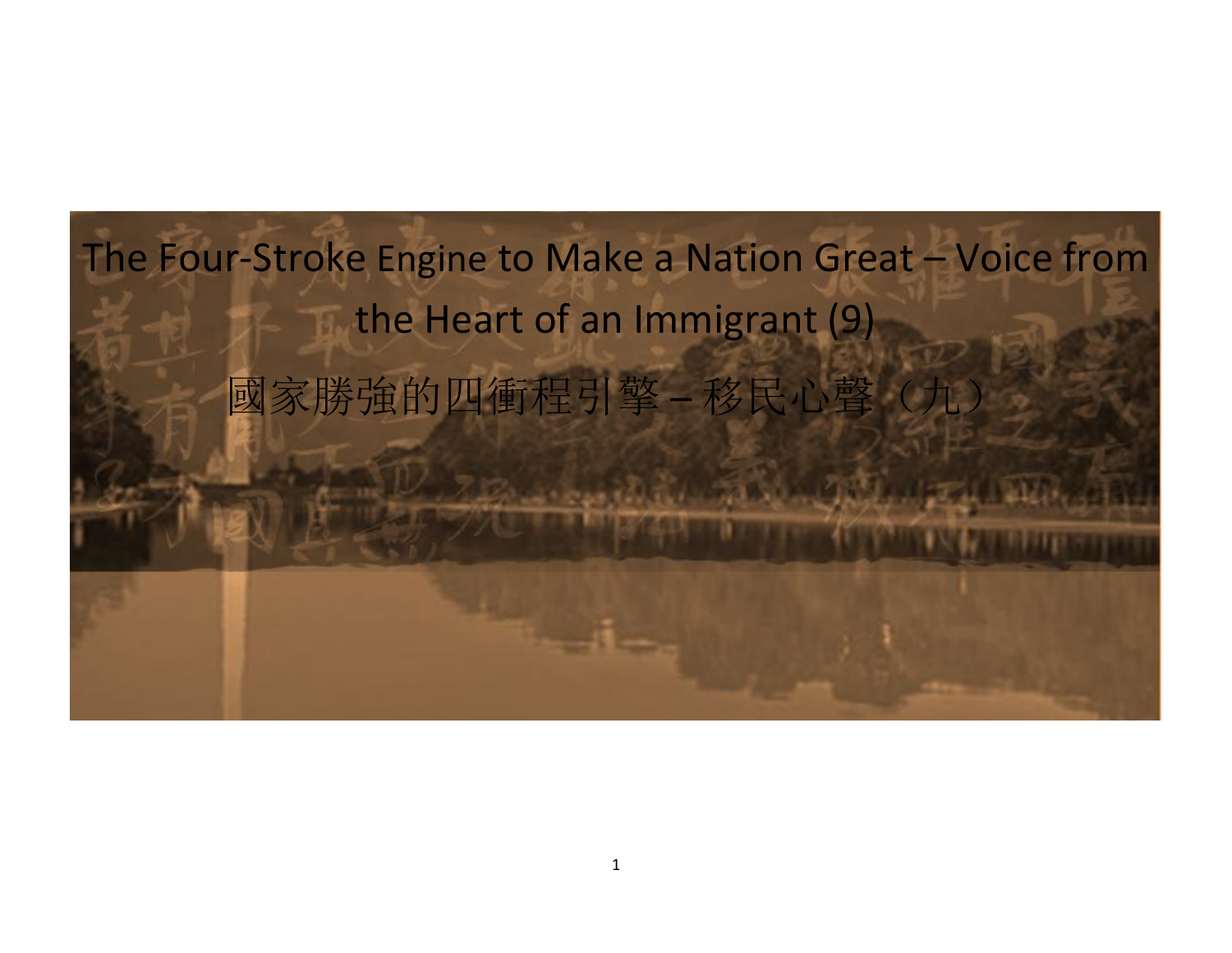## The Four-Stroke Engine to Make a Nation Great -- Voice from the Heart of an Immigrant (9)

國家 勝 強 的四 衝 程 引 擎 - 移民心 聲 (九) guó jiā shēng jiàng de sì chōng chéng yǐn qíng yí mín xīn shēng jiǔ



Call me naïve, but that is my idea. Very simple! All we need to do is to be honest to start with beginning with the White House. As a bonus, I will like to present a Chinese political idea that has been there for at least four hundred years:

| -11<br>vi       | lián chí | " 禮 義 廉 恥 , (Propriety, justice, integrity, and honor) 國 之 四 維 。 (are the four cornerstones of a nation.) 四 維 不 張 , | guó zhī sì wéi |       |                   | sì wéi bù zhāng | guó nǎi<br>國 乃 |
|-----------------|----------|---------------------------------------------------------------------------------------------------------------------|----------------|-------|-------------------|-----------------|----------------|
| miè wáng<br>滅亡。 |          | (When the four cornerstones are not established, the nation will be doomed to perish.) 禮 義, 治人之大法; (With propriety  |                | li vi | zhì rén zhī dà fǎ |                 |                |